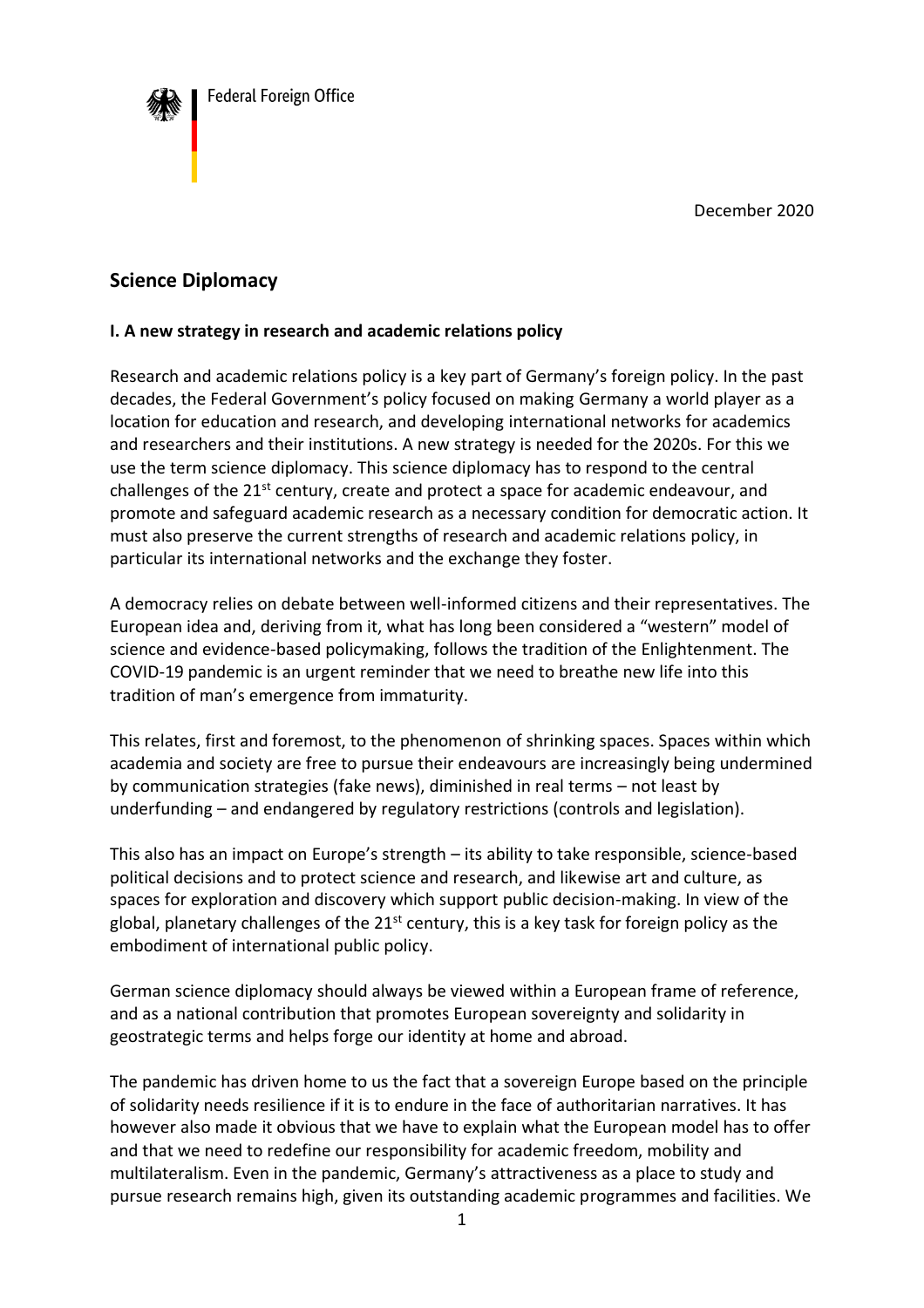

December 2020

want to enhance this strong position as we continue to compete for students and researchers. We want to emerge stronger from this crisis, but we will only succeed if we engage in more exchange and teamwork, not least in order to drive the European Green Deal forward and to promote qualitative growth. We welcome the willingness of science organisations to advise the German Presidency of the Council of the European Union on questions of scientific freedom and European science and research policy.

Willy Brandt once said that "foreign policy is too important to be left to governments alone." This insight is truer than ever in a decade in which not a single challenge can be resolved solely at national level. The challenges of the Anthropocene require international responses to combat climate change, preserve biodiversity, really understand the impact of human activities on ecosystems and on technological change, and to rethink sustainable economic activity and issues of diversity in individual countries' societies.

International public policy is thus a necessity, as is the strengthening of multilateralism as a space in which international understanding between equal partners can be practised. Therefore, even issues that genuinely fall within the purview of foreign and security policy must be examined under the microscope of international scientific discourse and subjected to any criticisms that may result.

This is what science diplomacy is about. Having seen how the COVID-19 pandemic has been dealt with in Europe and around the world, it is all the more urgent for us to put science diplomacy into action. Wherever policy was guided by facts and science, trust in political decisions has been enhanced. This method stands in clear contrast to ideology-driven thinking, post-factual narratives and disinformation, and must be adhered to.

Science can provide the fact-based foundations for political decisions. Politics involves a difficult and sometimes painful weighing up of values and interests. Clear guidelines are therefore needed for policymakers who have to reconcile academic freedom, social responsibility and political action. Ideally, scientists and policymakers are in constant communication with, and consider themselves an integral part of, civil society, and this interaction serves to increase mutual understanding and the legitimacy of value and evidence-based policies.

Against this background, the rethinking of research and academic relations policy, strategically reframing it as science diplomacy, will anchor cooperation between the fields of foreign policy, science, citizen science and scientific communication with engaged citizens in sustained international processes. Science diplomacy thus extends the meaning and field of action of academic and research relations by broadening citizen science to include input from foundations through to activist civil society. Science diplomacy is thus also to be viewed as a contribution to international scientific endeavour that is aware of its social responsibility, and as a contribution to international policymaking that listens to and gives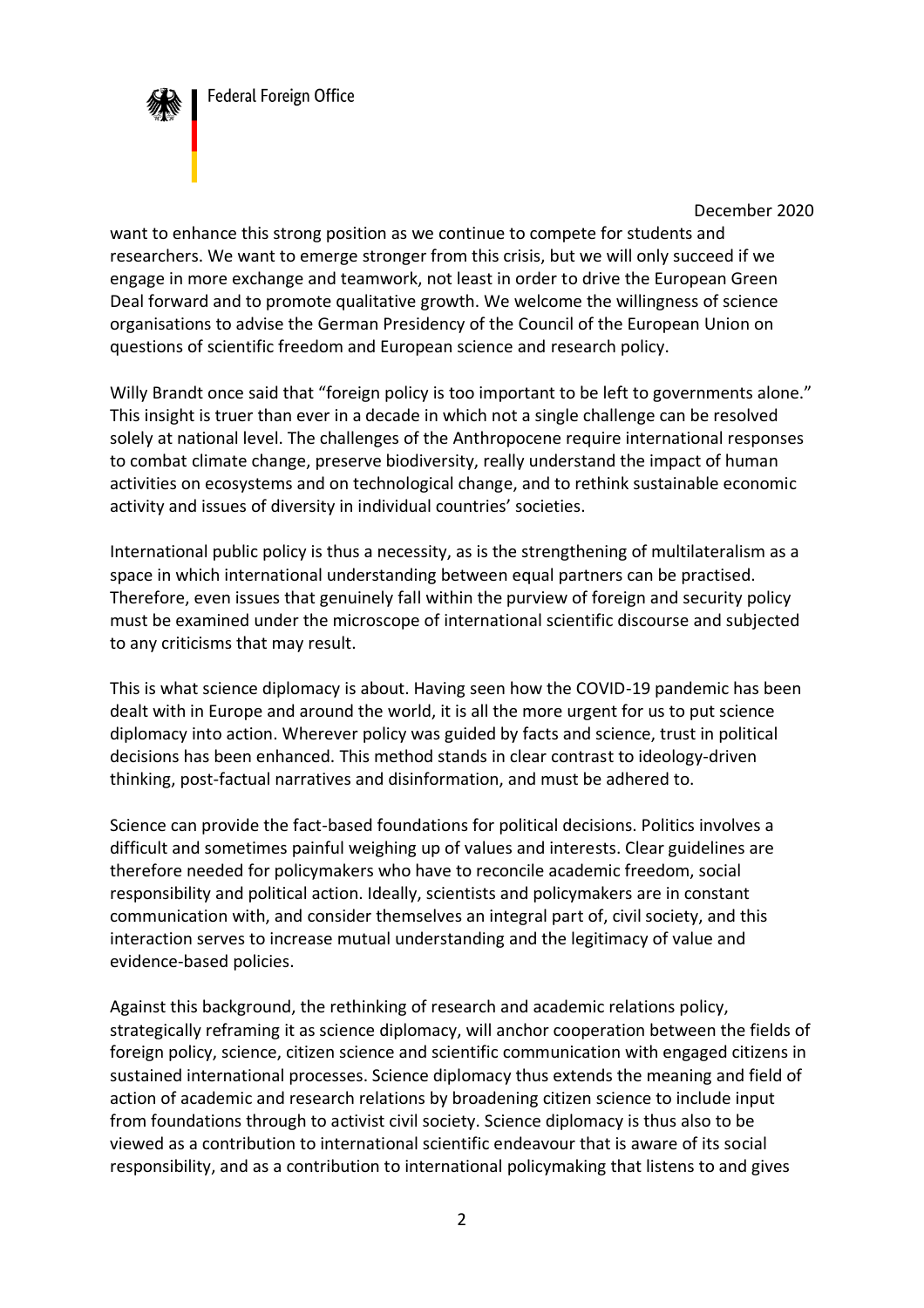

December 2020 serious consideration to scientific advice. It thereby creates new potential options for foreign policy.

For this reason, the German Bundestag and the relevant ministries, in particular the Federal Ministry of Education and Research (BMBF), are key partners in implementing the new strategic direction. The BMBF has already taken some first steps, above all in the sphere of scientific communication. These include launching a prize for science diplomacy. The German Bundestag is assisting the Federal Government in "further developing research and academic relations policy to forge a new kind of science diplomacy".<sup>1</sup> This expressly includes expanding and defending academic freedom, raising the international profile of Germany as a country for science and innovation and improving institutional networks, developing scientific exchange and making Germany's contribution to meeting the Sustainable Development Goals.

## **II. Guidelines and fields of action for science diplomacy**

The following guidelines provide the framework for the shift from research and academic relations policy to science diplomacy. Normative aspects (1) and thematic and regional priorities (2) will be linked in a matrix with general structural changes (3) and organisational changes within the Federal Foreign Office (4). It is these connections that reveal both the potential for foreign policy to serve science and the potential of science to define and gain acceptance for European interests and values.

1. Strengthening academic freedom worldwide

Science diplomacy draws potential options for action from basic tenets. These include a common European academic ethos and the principles of multilateralism, which are embedded particularly strongly in research and academic relations policy and which are indispensable when it comes to tackling global challenges.

1.1. In the European social model, academic success is closely entwined with our understanding of academic freedom. That is why science diplomacy supports and promotes the free pursuit of science and research and the freedom of all those involved in that endeavour. Programmes for at-risk academics such as the Philipp Schwartz Initiative and the Albert Einstein German Academic Refugee Initiative (DAFI) thus form an integral part of science diplomacy, as do political efforts to defend academic freedom and ensure the necessary institutional and financial support is available. Indeed, academic institutions in Germany can only make their

<sup>&</sup>lt;sup>1</sup> Cf. Decision by the German Bundestag: The evolution of cultural relations and education policy – new requirements and challenges for timely action, 28 January 2020, printed paper no. 19/16834.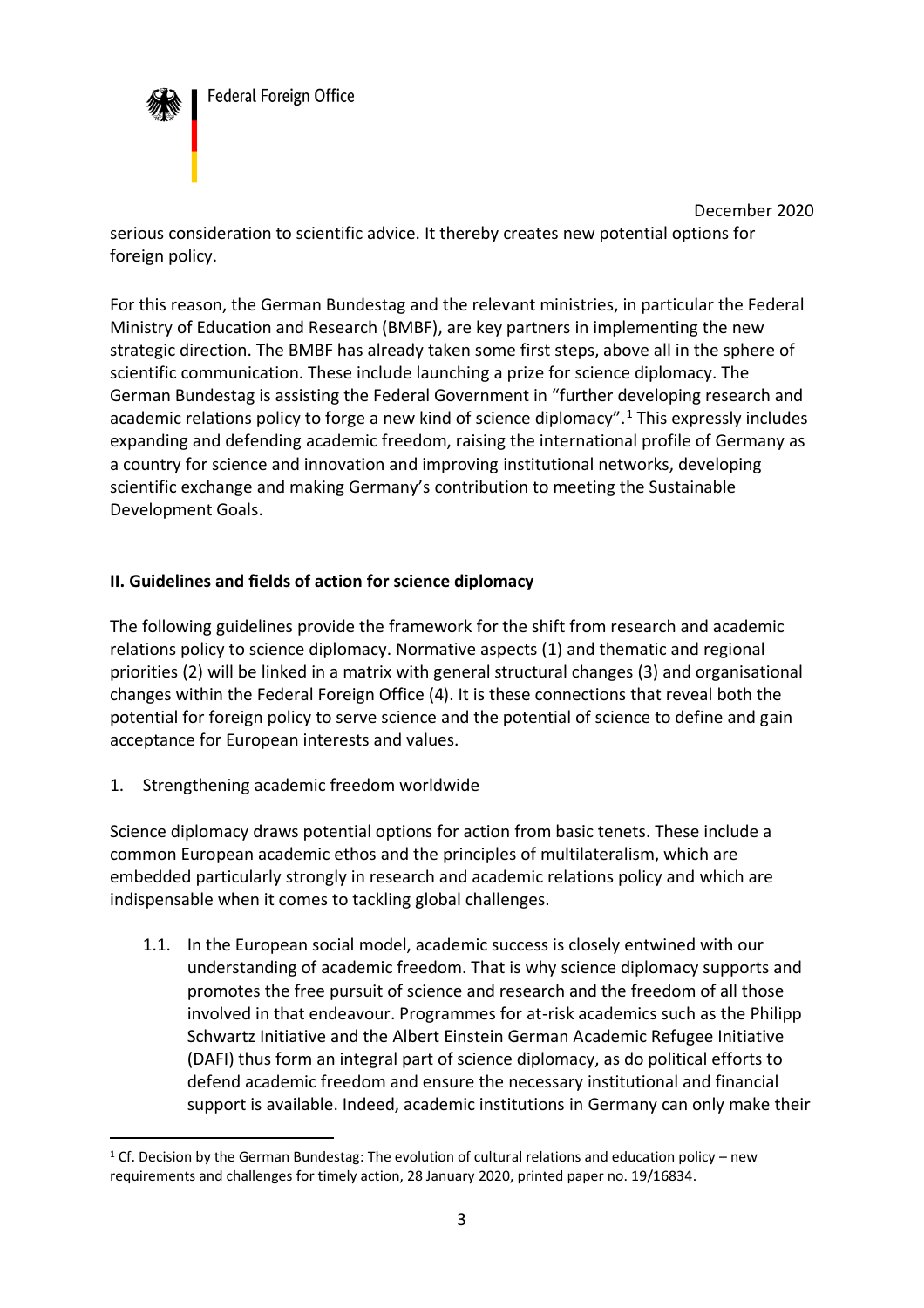

December 2020 full contribution to progress and innovation if they are part of an international academic community that is allowed to operate freely.

- 1.2. It is therefore both in our interests and in line with our values to champion global academic freedom and emphasise the importance of basic research and unhindered academic exchange, not least because this serves Germany as a location for business and innovation and because it serves to strengthen a European community of values (cf. Erasmus and Horizon programmes) and an international community of values. This normative component is a significant extension beyond the current scope of research and academic relations policy. It is necessary to combat nationalistic and autocratic forces on the international stage and to fight conspiracy theories and fake news in Germany and Europe.
- 1.3. These normative components supplement enhanced engagement in the sphere of student and academic exchanges. This is foreign policy at the service of science and academia, creating the best conditions possible for their work. The success of Germany as a location for business and innovation and the international reputation of our country rest in no small part on international networking. Close relationships between international students and researchers and political and business leaders, and the promotion of physical and digital mobility by means of scholarships and other support programmes are more necessary than ever today as a counterweight to national egoisms. These should be used to actively promote international knowledge production, as well as studying and working in Germany and Europe – also having regard to the shortage of skilled workers – and should be adjusted to new global balances.
- 1.4. Strengthening academic freedom also involves scientific communication and knowledge transfer between academia, society and foreign policymakers. In an age where de-globalisation, ignorance of scientific facts and the spread of "alternative facts" or fake news have a massive influence on public communication spaces, it is a central task of science diplomacy to combat disinformation by means of active, strategic communication and fact-based argument, and to campaign for open communication spaces. Knowledge transfer also means doing more to integrate academic expertise into core foreign policy spheres such as peace policy, the international economic order and special expertise on regional issues. In particular, competence on Chinese and African issues should be fostered and, by means of Communication Labs and Science Weeks, combined with civil society knowledge and media expertise. We will therefore work together with the Alliance of Science Organisations and Science Foundations to make both scientific communication and knowledge transfer a top priority.
- 2. Tackling global challenges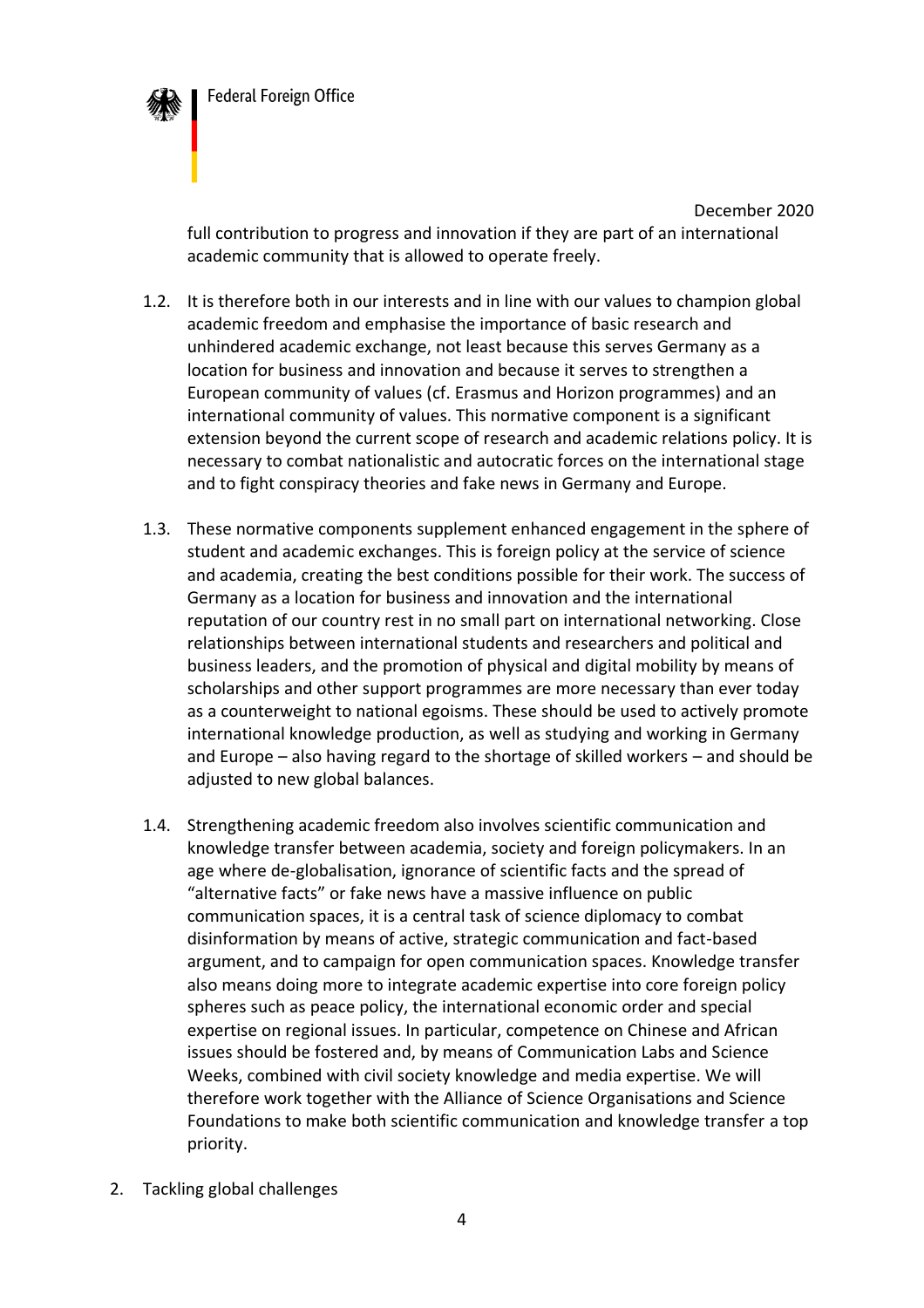**Federal Foreign Office** 

December 2020

German foreign policy has to find responses to the increased demands placed on our country and Europe as global players. The pandemic has once again proven Europe's strength lies in taking rational, responsible fact-based political decisions in a spirit of serving the public good. But it has also made clear how urgent the need for a more modern form of science diplomacy is.

- 2.1. Germany and Europe can only live up to their international responsibility if they face up to the central challenges of the 21<sup>st</sup> century. Questions of climate change, resource management, a just and sustainable economic order, public health (especially in cooperation with the Berlin School for Public Health), diversity, causes of refugee movements and migration are thus the substantive issues to be addressed by science diplomacy. When new invitations to tender are issued for programmes and projects, these will reflect the above strategic priorities and should, like our mobility programmes, be designed to be climate neutral. By introducing environmental soundness standards, we seek to adapt our project funding to the challenges of the Anthropocene.
- 2.2. Addressing the global nexus of peace and security is at the core of German and European foreign policy and requires greater international scientific expertise than ever before. Our first international pilot project in this field is the German-Colombian Peace Institute CAPAZ, which has been established and now needs to be expanded. In this context we seek to decisively strengthen peace and conflict research in its international dimension, as recommended by the German Council of Science and Humanities.
- 2.3. Science diplomacy advocates the systematic development of digital structures and concepts. Not only because the digital transformation will facilitate access to services and information, has the potential to bridge geographical divides and will contribute to climate neutrality, but also because we have to ensure that the digital space is a public space where the same freedoms are enshrined as in analogue space. Our partners and intermediary organisations are a long way behind other actors in this field, including commercial tech firms that operate globally, and we need to catch up.

Our regional priorities for the next decade include, above all, strengthening European sovereignty and solidarity, also with regard to difficult partners such as Russia; our neighbouring continent Africa, with which we must tackle the challenges of the Anthropocene together; and China, an actor without whom no globally effective action is possible. To this list of priority regions we should add Latin America, with which we share similar interests and close cultural ties, as well as India and, with a view to diversifying our relations, the Indo-Pacific region.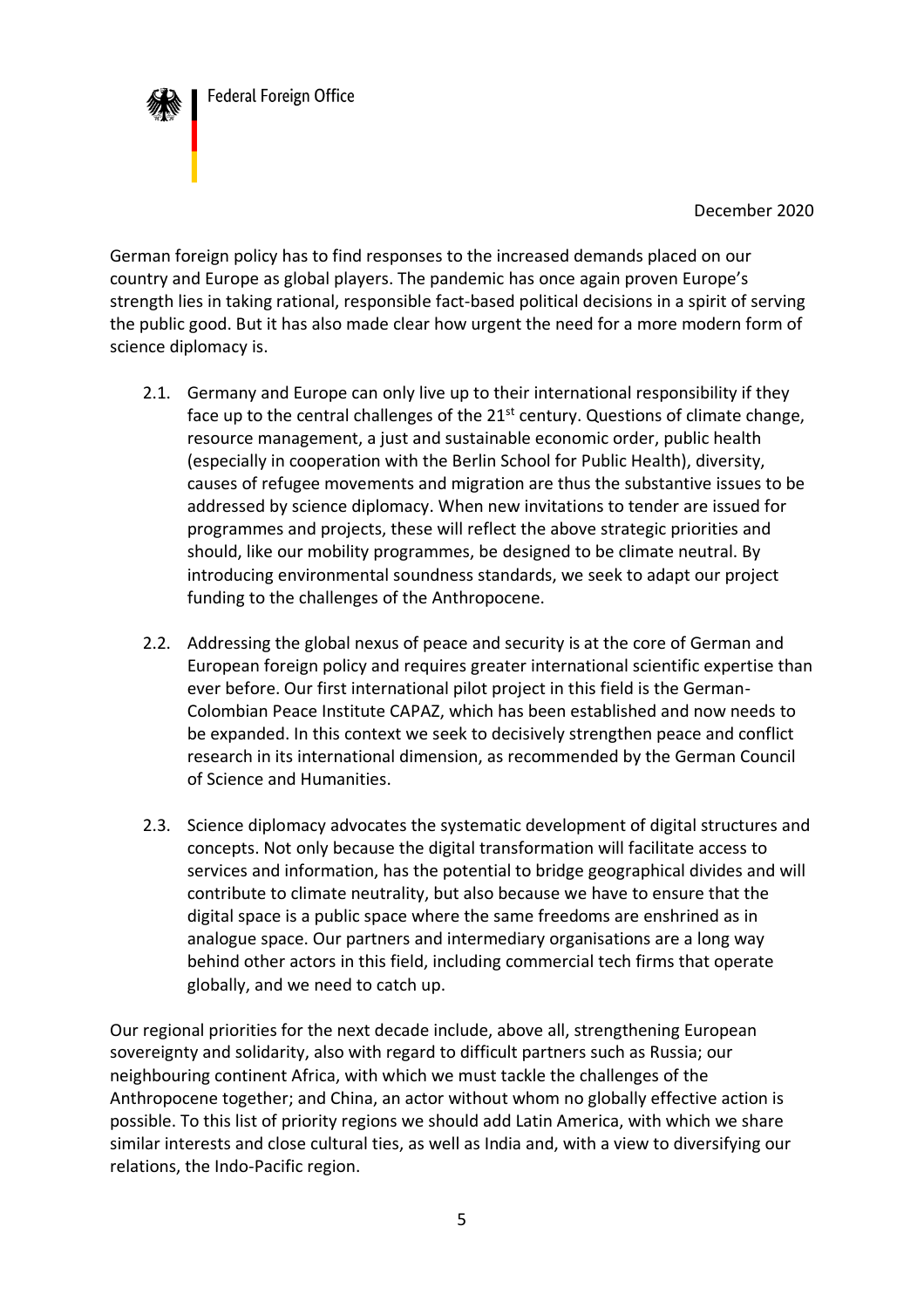**Federal Foreign Office** 

December 2020

International top talent programmes and the establishment of young academies should be a key focus in this context. A Leadership for Africa programme should put an emphasis on talented people from our neighbouring continent. The establishment of a German-Chinese Young Academy would further promote scientific exchange with China. We seek transparent cooperation between equals, avoiding asymmetries and a one-way knowledge drain, and fostering reciprocity.

3. Having the courage for structural change

In the field of research and academic relations policy, the systemic lessons from the crisis are above all that we should rethink mobility and knowledge structures. Academics and scientists today move between analogue and digital worlds, forming networks and identifying the tensions that arise. Germany is predestined to explore new avenues at the interface between science and foreign policy.

- 3.1. The intermediary and partner organisations that implement our research and academic relations policy, above all the German Academic Exchange Service (DAAD), the Alexander von Humboldt Foundation and the German Archaeological Institute, play a crucial role in enabling student and staff mobility. They continue to build strong international networks that create long-lasting ties with Germany. They and other organisations in the Alliance of Science Organisations in Germany should be given more support for their mobility programmes. Substantive criteria relating to the above-mentioned global challenges must be taken into account in this context.
- 3.2. We seek to strengthen the international co-production of knowledge by ensuring that individual scholarship holders will in future work closely with existing fora for cooperation such as transnational educational establishments or centres of excellence, increasing the allure of these as hubs for collaboration. Cooperation between intermediary agencies and civil society initiatives such as "Falling Walls" should be further enhanced.
- 3.3. We are strengthening synergies between language course providers such as the Goethe-Institut, partner schools abroad, sur-place scholarships and academic and scientific institutions with the aim of facilitating transition-free educational experiences and encouraging greater diversity and gender equality. The creation of an interoperable alumni platform by a consortium led by the DAAD is a first step in this direction, as is an increase in the number of scholarships for graduates of German schools abroad.
- 3.4. Since being reformed, the German Centres for Research and Innovation have become a success story as regards cooperation between educational and research institutions abroad. We want to further expand this network, first of all in the